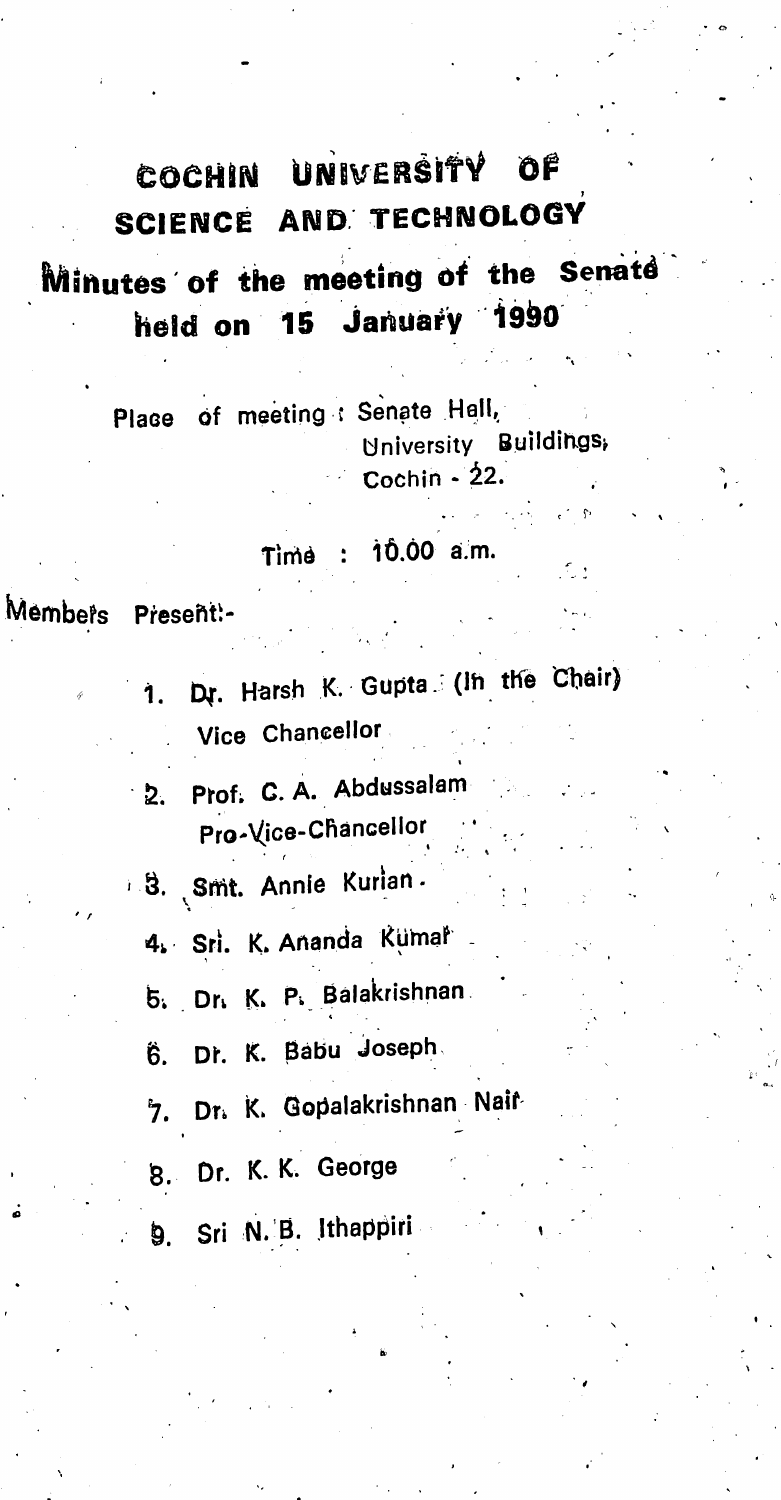10. Sri K. K. Joseph 11. Prof. Joseph Skarialf <sup>i</sup> 12. Smt. Jasmin Meret 13. Sri. Joseph Puthussery 14. Sri Jacob Chacko 15. Sri P. K. Kamarudeen 16. Srl. Kuruvila John 17. Prof Kalpatta Balakrishnan :48. Dr. P. Leelakrish nan 19. Prof. P. O. J. Lebba 20. Sri. V. P. Marakkar 21. Sri. K. K. Madhavan 22. Sri. C. A. Madhavan 23. Sri. C. P. Mammoo, 24. Dr. K. K. Mohammed Yusuff 25. Dr. A. K. Menon 26. Sri. K. D. Martin 27. Prof. P. M. Markose 28. Sri. M. V.; Mani, M.L.A

| 29. Dr. P. Madhavan Pillal                                                                     |
|------------------------------------------------------------------------------------------------|
| Sri K. Mohanachandran<br>30.                                                                   |
| 31. Sri. K. Mohammed Ali., M.L.A                                                               |
| 32. Dr. P. N. K. Nambissan                                                                     |
| 33. Dr. Paul A. Vatakancherry                                                                  |
| 34. Sti. G. K. Pillay                                                                          |
| 35. Sri T. P. Peethambaran Master, M.L.A.                                                      |
| 36. Dr. A. Ramachandra Dev                                                                     |
| 37. Dr. C. T. Samuel                                                                           |
| 38. Dr. M. Shahul Hameed                                                                       |
| 39. Srl. Sulaiman, Khalid                                                                      |
| 40. Sri. Thiruvanchiyoor Radhakrishnan                                                         |
| 41. Sri. A. Thankappan                                                                         |
| 42. Sri. Thomas Baby                                                                           |
| 43. Prof. K.V. Thomas, M.P.                                                                    |
| 44. Sri. Veloor Krishnankutty                                                                  |
| 45. Dr. P. R. Willson                                                                          |
| The Chairman called the meeting to order at 10.00 a. r<br>and took up the items on the agenda: |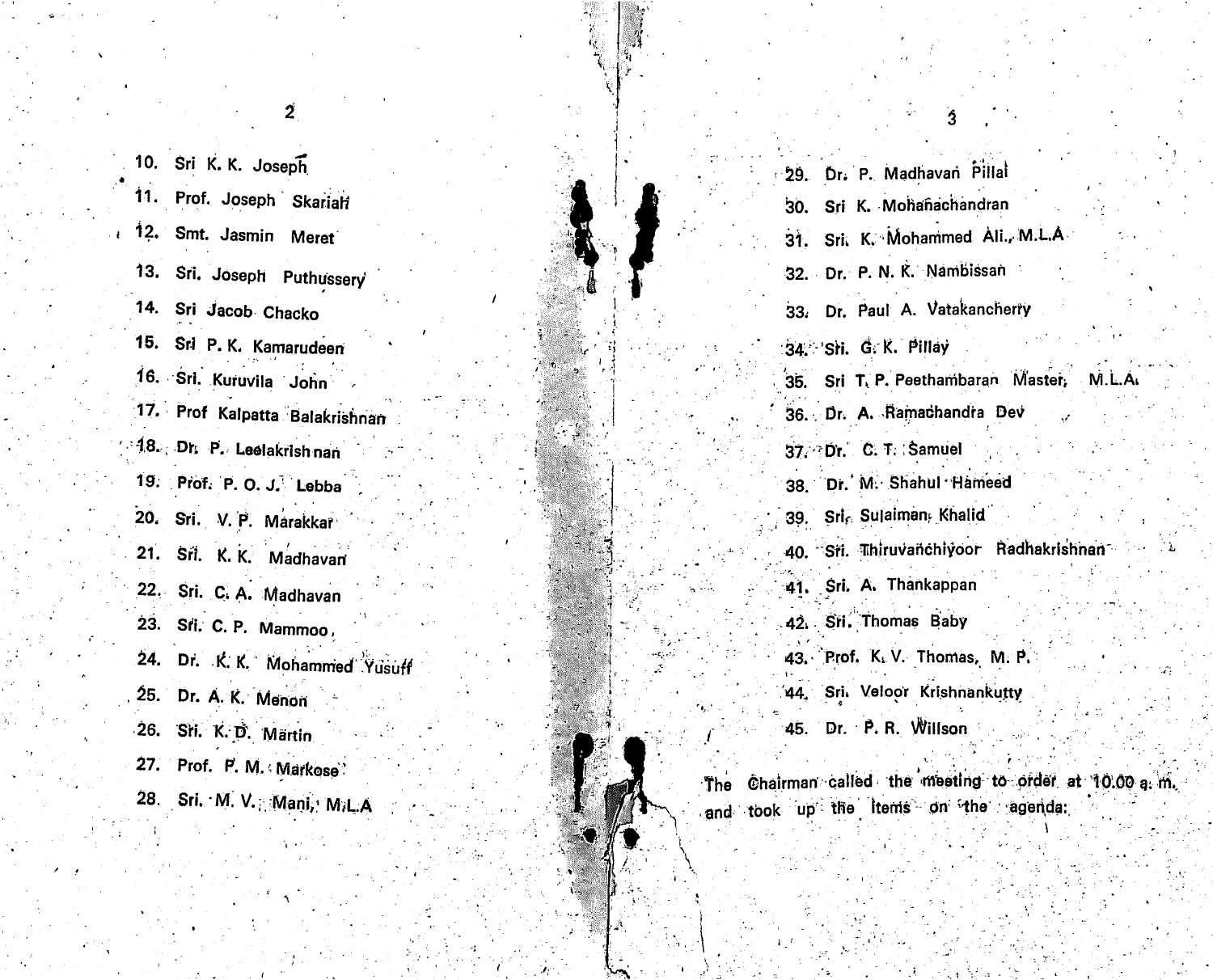čertain acts of violence by some faculty members of this University and their forcible occuption of -his office premises?

5 J

b) Can the complaint be laid on the table?

c) When did the Vice-Chancellor receive the complaint?

d) What steps were taken to remedy the situation, and when were, they taken?

## Answers:

 $(a)$ . Yes.

b) This can be considered

t) On September 8, 1989

d) A Committee of of the Syndicate is looking into the matter.

Dr. A. K. Menon wanted to know the reason for the long delay in taking action on a complaint of such a sérious nature received from the Head of a Department.

ELECTION OF TWO MEMBERS TO THE STAFF COUNCIL BY THE MEMBERS OF THE SENATE FROM AMONG THEMSELVES UNDER SECTION 29 (i) (d) OF THE COCHIN UNIVERSITY OF SCIENCE AND TECHNOLOGY ACT 1986 (ACT 31 OF 1986)

The Chairman said that the first item in the acenda is election of two members to the Staff Council by the members of the Senate from among themselves under Section 29 (i) (d) of the Cochin Uni-Versity of Science and Technology Act 1986 (Act 31 1986), and the process of election was started.

The House reassembled at 11.00 a.m. after the -election, and the Chairman took the next item in the agenda, ie, answering questions,

II. ANSWERING QUESTIONS:

Questions asked by the members of the Senate and the answers thereto by the Syndicate. Dr. A. K. Menon

Question No. 1:

a) Did the Vice-Chancellor receive any complaint from the Director of Continuing Education, concerning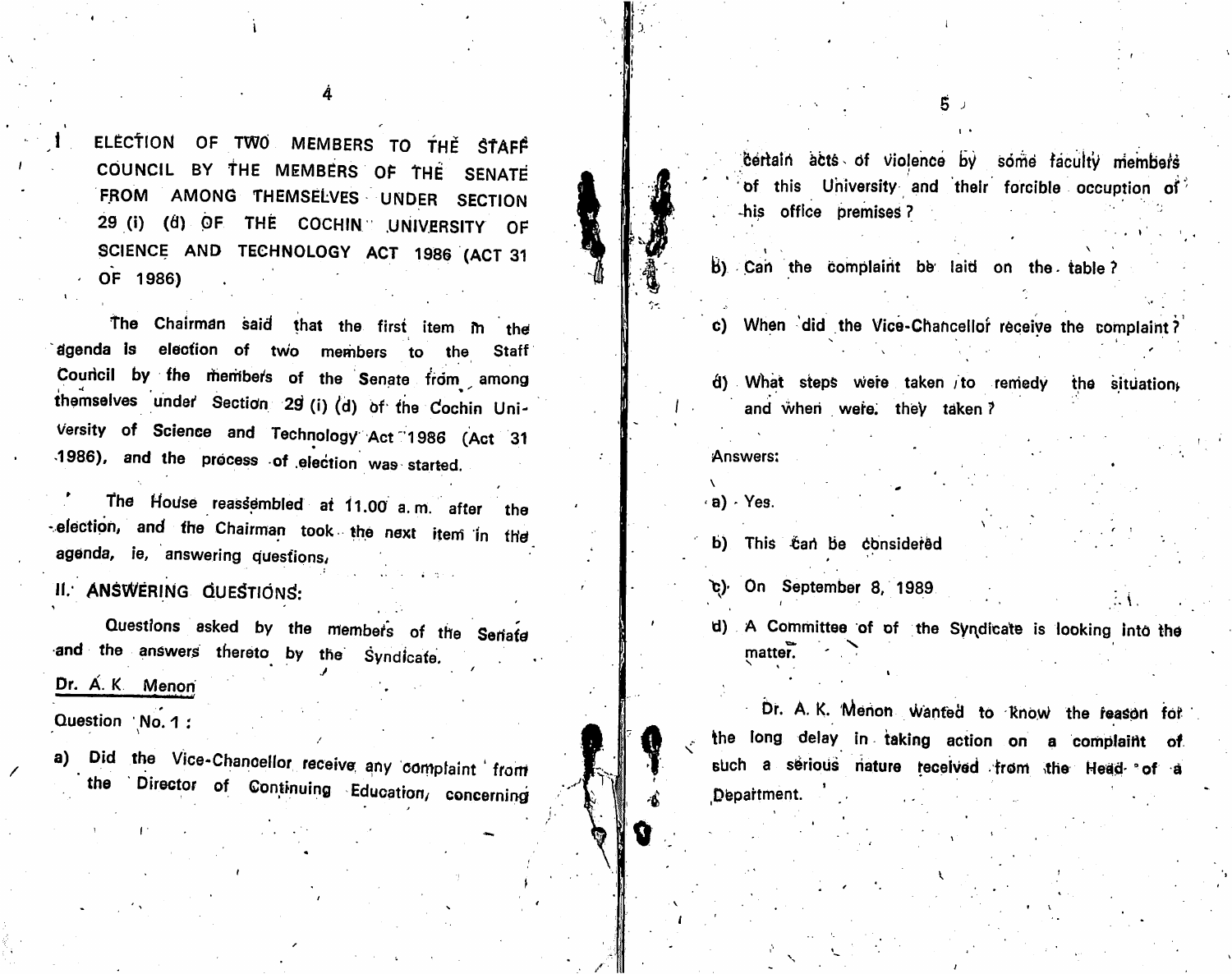Sri. Thiruvanchoor Radhakrishnan said that the Syndicate at its meeting held on 6.1.1990 constituted a sub-committee consisting of Sri. G. K. Pillai, Prof. Joseph Skariah and himself to go into the problem, and to settle the matter by discussions with the parties involved as it concern two departments of the University. He added that the Committee already had discussions with the Director of the School of Continuing Education and expressed the hope that the matter will be resolved without further delay,

## Dr. P. R. Wilson

## Question No 2:

What steps had been to keep the garden safe from wandering animals of the campus? Appropriate fencing has been fixed to keep Answer: the garden safe from wandering animals.

Dr. P. R. Wilson and Mr. Thomas Baby said that this is an issue which has been discussed in several earlier meetings of the Senate, but no effective steps seems to have taken to prevent encroachment of animals and their wandering throughout the campus, causing

damages to the gardens in front of departments and Schools. These animals also creates problems to University community by creating hindrance in the University causing even accidents inside the campus

The Chairman said that necessary steps will be, taken to prevent the wandering of animals inside the campus.

## ശ്രീ. കെ. മോഹനചന്ദ്രൻ

болов с 3. п.е. കൊച്ചി സർവ്വകലാശാലയിലെ അദ്ധ്യാ വിഭാഗം ജീവനക്കാർക്ക്° പകേതര സമയ ബന്ധിത ഹയർഗ്രേഡ<sup>ം</sup> !അനുവദ**ി** ചതിലെ അപാകതക്രം പരിഹരിക്കാ ൻ ആവശ്യപെട്ട° നിവേദനങ്ങരം ലഭിച്ചിട്ടണ്ടോ ?

> ഉണ്ടെങ്കിൽ ഈ നിവേദനങ്ങ**ം** പരി ஸ். **ംശാധിച്ച് എത്രയം വേഗം അന**ക്ഷല മായ തീ**രുമാനം എട്ടക്കാൻ** സിൻഡി .<br>കേരെറ<sup>േ</sup> സന്നഭ്ധമാകമോ ?

്ലഭിച്ചിട്ടണ്ട<sup>്.</sup> හිතා  $\alpha$ ේ ñф.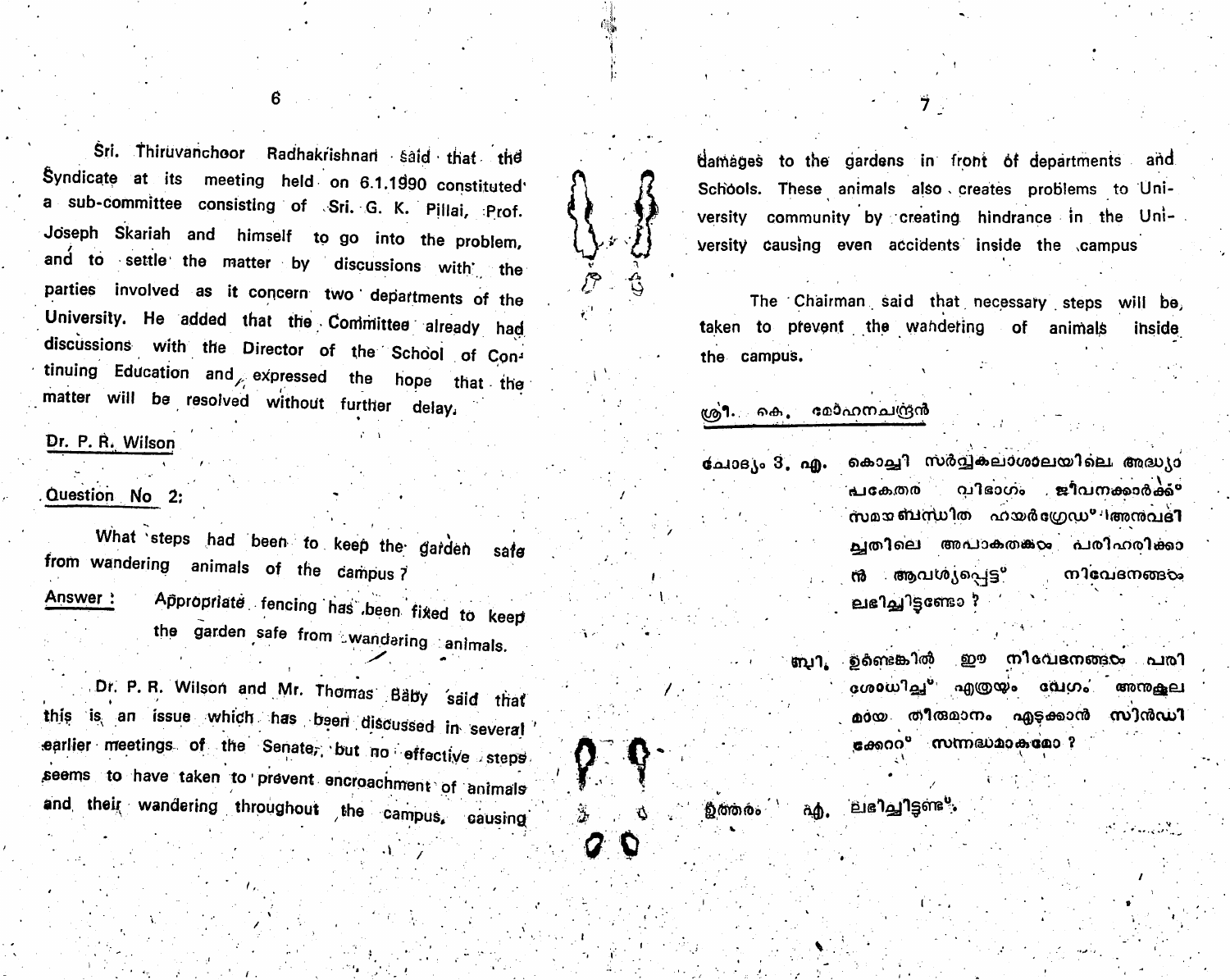ബി. പരിഗണിച്ച വരുന്നു.

ഇക്കാര്യത്തിൽ ഉടനെ ഒരു തീരുമഠനമുണ്ടാകണ് 60m° ശ്രീ• മോഹന്**ച**ന്ദ്രൻ ആവശ്യപ്പെട്ടപ്പോഠം, ww.cm2000 ജീവനക്കാക്കള്ള ശമ്പള പരിഷ°കരണ ഉത്തര വ" നടപ്പാക്കന്നതോടൊപ്പം ഈ അപാകതക്ഠം പരിഹരി ക്<mark>കാന</mark>് വേണ്ട നടപടിക**ം സ്വീകരിക്കാമെന്ന° പ്രൊഫ്**. കൃഷ്ണൻ നമ്പീശൻ, **പ**റഞ്ഞ.

ജീവനക്കാരുടെ ന്യായമായ ആവശ്യങ്ങ $\infty$  പരിഗ <mark>ണിക്ക</mark>ാതെ, അകാരണമായി നീട്ടിക്കൊണ്ടപോകന്ന ഒര സർവ്വകലാശാലാധികൃതർ സചീകരിച്ചിരിക്ക നയമാണ്<sup>യ</sup> ന്നതെന്നും അടത്ത സിൻഡിക്കോറ° യോഗത്തിൽത്തന്നെ ഇതിന<sup>്</sup> ഒരു പരിഹാരം കാണേണ്ടത**ാ**ചൾൃമാണെന്നും ശ്രീ. പി. കെ. കമറുളീൻ പറഞ്ഞു.

## (ശീ കെ. മോഹനചന്ദ്രൻ

ചോദ്യം 4, എ. . കൊച്ചി സർവ്വകലാശ്ഘയടെ കണ്ടിനു യിംഗ° എഡ്യക്കേഷൻ, വിഭാഗം ഓഫീ സ° പ്രവത്തിച്ചിരുന്ന മറി നിയമ വിഭാഗത്തിന്ന ഒഴിഞ്ഞുകൊടുക്കാൻ സവ് കലാശാലയിൽ നിന്നം ളത്തരവ<sup>ം</sup> ഉണ്ടായോ ?

യം1്ഗ" എഡ്യൂക്കേഷൻ വകുപ്പ<sup>ം</sup> മേധാവി യിൽ നിന്ന" സർവ്വകലാൾാലക്ക<sup>ം</sup> എന്തെ കിലം പരാതി ലഭിച്ചിട്ടണ്ടോ?

ആ പരാതിയിന്മേൽ സർവ്വ ഉണ്ടെങ്കിൽ സി. കലാശാല എന്ത° നടപടി സ്ഥീകരിച്ച*ു* തൽസംബന്ധമായ പർച്ചകഠം നടന്നിരുന്നു. ഫി.

ലഭിച്ചിട്ടണ്ട<sup>ം</sup> ்.

വേണ്ട**ം നടപടിക**ാം സചീകരിച്ച ംവരുന്നും ოა .

ത്മൽപ്പറഞ്ഞ ചോദ്യവം ഒന്നാമത്തെ ചോദ്യവും പരസ°പരം ബന്ധപ്പെട്ടിട്ടുള്ളതിനാലും, സർവ്വകലാശാല യുടെ തന്നെ രണ്ട പഠന വിഭാഗങ്ങ**ം** തമ്മിലുള്ള തക്ക പ്രശ<sup>ം</sup>നമായതീനാലം ഇക്കാര്യത്തിൽ ഉട്ടൻ തിർപ്പ കല്പിക്കാരുള്ള നടപടിക**ം കൈകൊള്ളന്നതാണെന്ന**് ശ്രീ തിർദവഞ്ചൂർ ർാധാകൃഷ്ണൻ പറഞ്ഞു.

#### Thomas Baby

**தன்க**ை

Ď

Question No. 5:

a). What afe the arrangements carried out for the Science Congress hasted by our forthcoming University?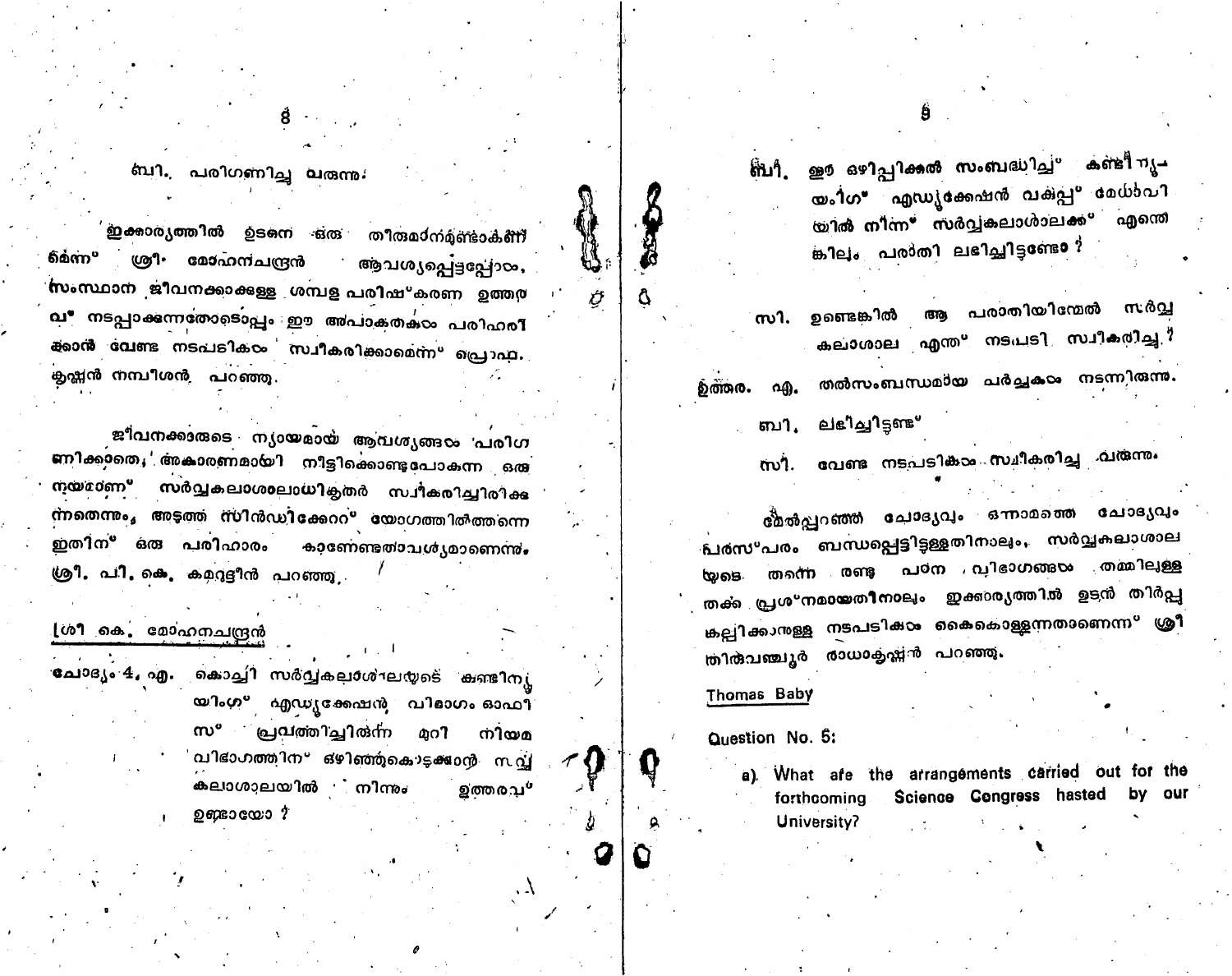b) Can we expect the Hon. Pfima Minister of (ndia would .Jnaugurite the function?

10

- d)' How much will be the total expedted budget estimate?
- d) What is the expected total number of participants?
- e) What are the arrangements done for the boardingand lodging for the participants ?
- i) What is the progress of constituting the Various volunteer committees?
- g) How Much is the expected expenditure for the completion of the construction Work for the open air-auditorium ?
- h) What are the utilities of the open-air-auditorium in the long run?

## Answers: a) | Accomodation :-

Various Hotels and Hostels in the Greater  $\mathbf{\mathcal{P}}$   $\mathbf{\mathcal{Q}}$ the ' Cochin area are being reserved for accomadátion of delegates.

# Physical arrangements:-

%

10

**CHANGE** 

 $\Omega^{-1}$ .!tS>

 $\Lambda$  and  $\sim$  and  $\sim$  and  $\sim$  and  $\sim$  and  $\sim$ 

 $\ddot{\phantom{1}}$ 

Contractors have selected for the following:

11

- 1. Construction of Pandals
- and 2. Providing Light and Sound systems decoration and' illumination.
- 3. Supply of shoulder bags,
- 4. Banners and Box arches at various places.
- 6. Temporary water supply.

Other items, viz,, wiring pads, dotpen, bags etc. will be purchased from openmarket.

## III 1. Transportation:

Railway has agreed to open a temporary counter  $\mathsf{in}$  the campus for reservation of return tickets of delegates.. They also agreed to operate special trains from Cochin to Madras, as additional compartments to be attached to other trains.  $\begin{bmatrix} 1 & 1 & 1 \\ 1 & 1 & 1 \end{bmatrix}$ well as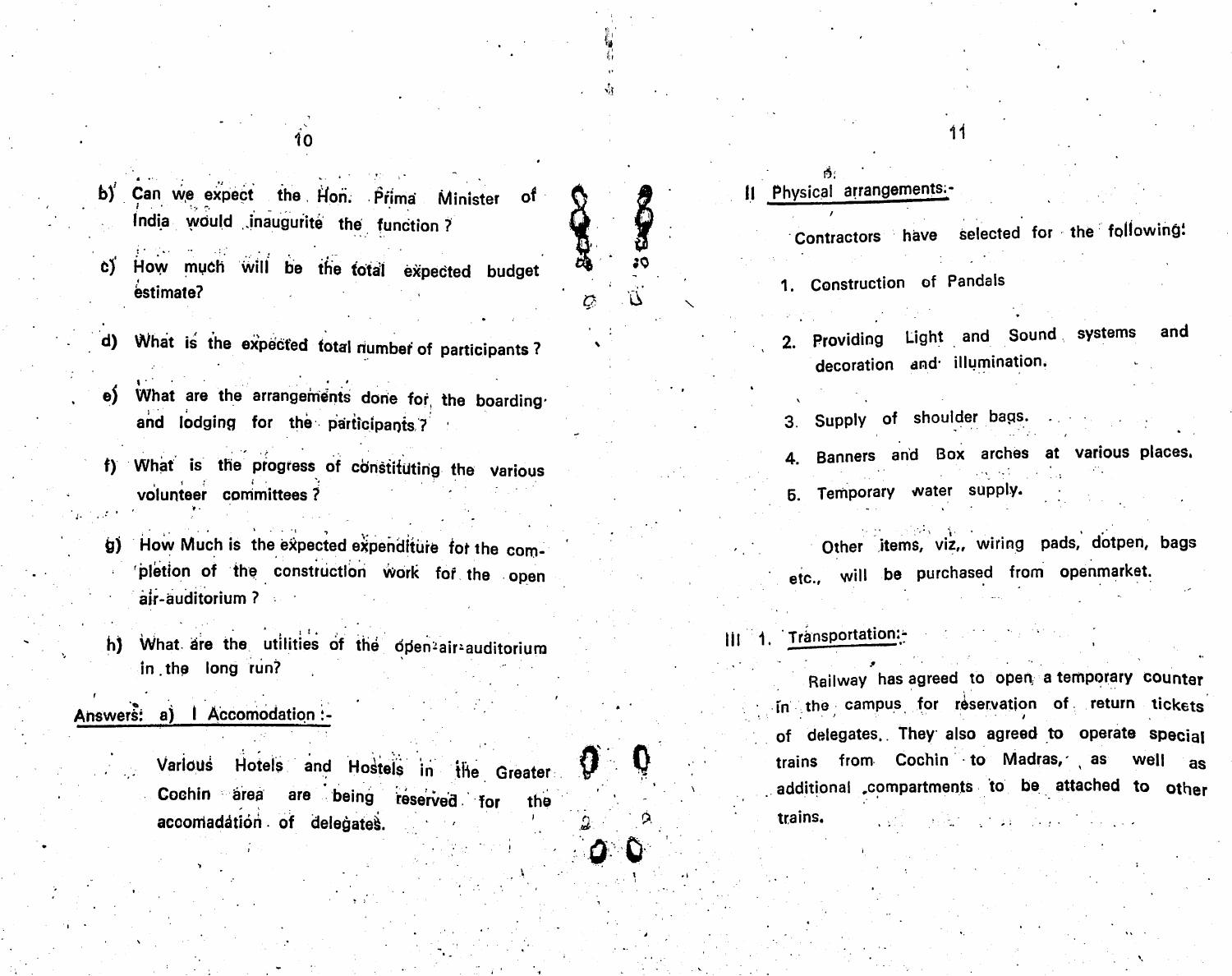Besides, Indian Airlines is being requested to provide 3-5 Nos. of seats daily for the delegates during session and preference to reservation of return ticket of delegates from Cochin

Besides Magnus Travels, Kalamassery has agreed to open a booking counter in the campus for Air/Rail return reservation.

Quotations have been Invited for the selection of operators of buses, tempo/vari and oars for local transportation of delegates

## 3. Publicity Public Relations:

A Souvenir will be released on the Inaugural day. Anticipated revenue on accounts of advertise. ment and write up charges Is Rs. 1 lakh and cost of the printing charge will be Rs. 51,000/-

## 4. Cultural Programmes:-

Various cultural programmes are being arranged at Fine Arts Hall, Ernakulam

## 5. Common Facility:-

 $\bullet$ 

 $\Delta$ 

 $\mathcal{Q} \mid \mathcal{Q}$ 

₩

 $\sigma$  18

**CACCA** 

۵ŀ.

 $\sim$  P.& T will provide for local and  $\sim$  S.T. D telephones  $(15-20$  Nos.). Besides they will also provide facilities for teleprinter/ Telex for Press media. Moreover, overseas communication division has been approached for their service in the campus.

13

Local Transportation: 2. Local Transportation: 2. Local Transportation: 2. Local Transportation:

Arrangements are being made through K T D C provide facilities 'for, short trips for delega' tes to visit nearby places

 $\mathcal{L}_{\text{max}}$  , and  $\mathcal{L}_{\text{max}}$ 

The venue of Village will be the open plase behind Ship Technology building Steps I have been taken by the Food Committee to select the contractor for running the food Village,

Other facilities entrusted with the Engineering Department 3 are:-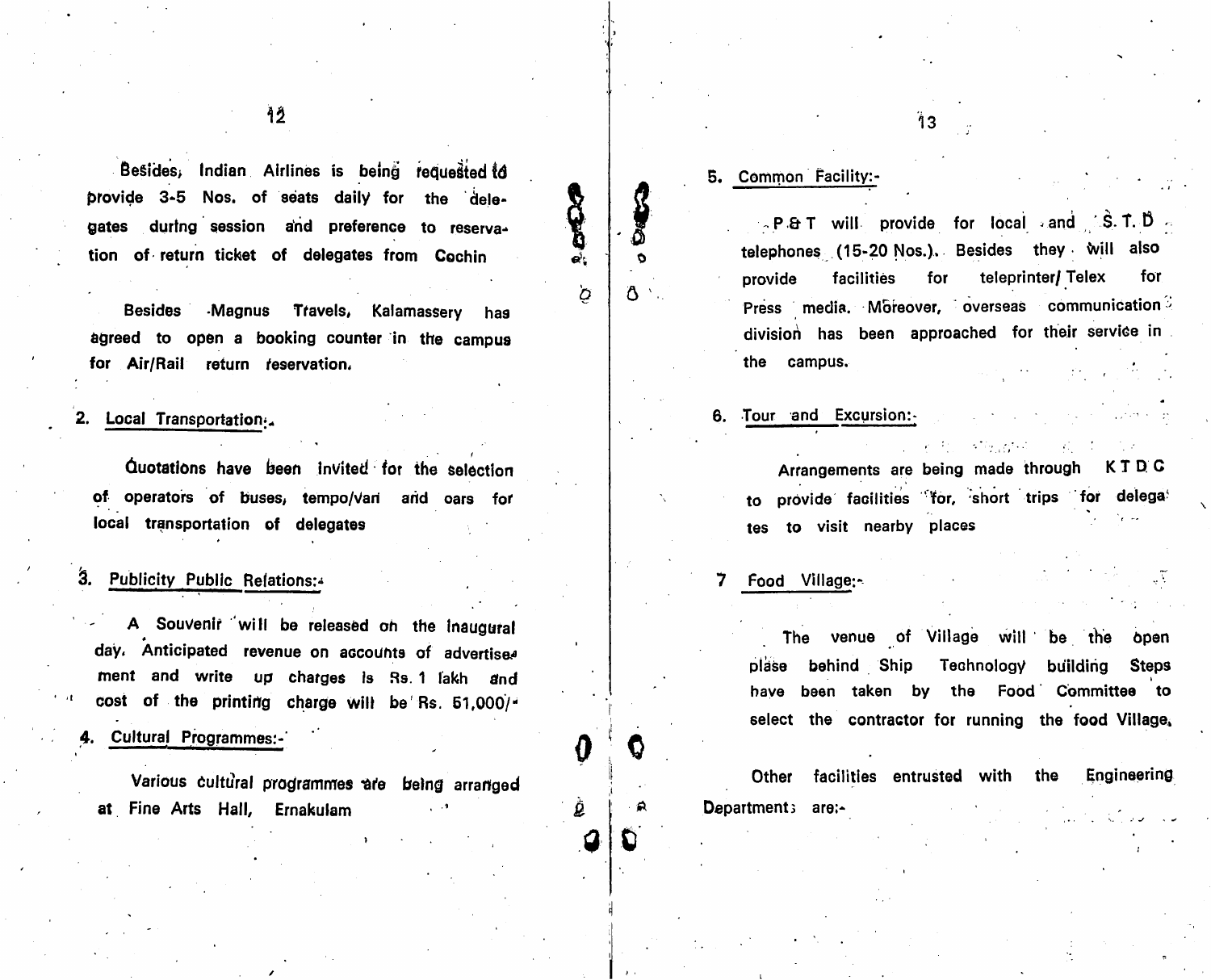$14$ 

## .1. Maintenance of roads

- 2. Formation of a Public Park at the valley in front of the buildings for Physics. and Mathematics.
- Land developments for parking- area. Food Village 3. and reception area.
- 4. Open Air Auditorium,
- 5. Diversion of traffic thiough the P.W.D road behind the Administrative Block.
- Providing street light, flood light towefs at vantage points.
- 2. Technical Sections. The required number of halls and other arrangements will be available within the, campus. Additional halls outside the c ampus will also be reserved, if found necessary, for Technical . Sections.

I

- b) Yes
- 30 Lakhs
- d) 3000 to 3500 NoS.
- b) Various hotels and hostles in the Greater Cochin area are being reserved for the accommodation of delegates.
- f) Various Sub-Committees havs been constituted.

 $\ddot{\mathbf{0}}$ 

 $\langle$ 

 $\mathbf{a}$  :

I

 $\bullet$  :  $\bullet$ 

o o

b

g) Rs. 15 lakhs is the estimated cost for the construction the Open Air Auditiorium.

i

h) The Open Air Auditorium will be used as a per<sub>-</sub> manent facility in the campus for holding various cultural programmes. This will also be used as venue of all meetings which may have larger gathering as there is no hall now in the campus which is having a seating capacity for more than 300 persons.

For a supplementary question by Shri. Thomas feaby to know whether the inaugral function of the \ Science Congress will held in the University compus or elsewhere consequent on the collapse of the Open Air Auditorium. Prof. P. N. K. Nambissan informed that the inauguration will be held in the University Campusat Thrikkukara itself.

15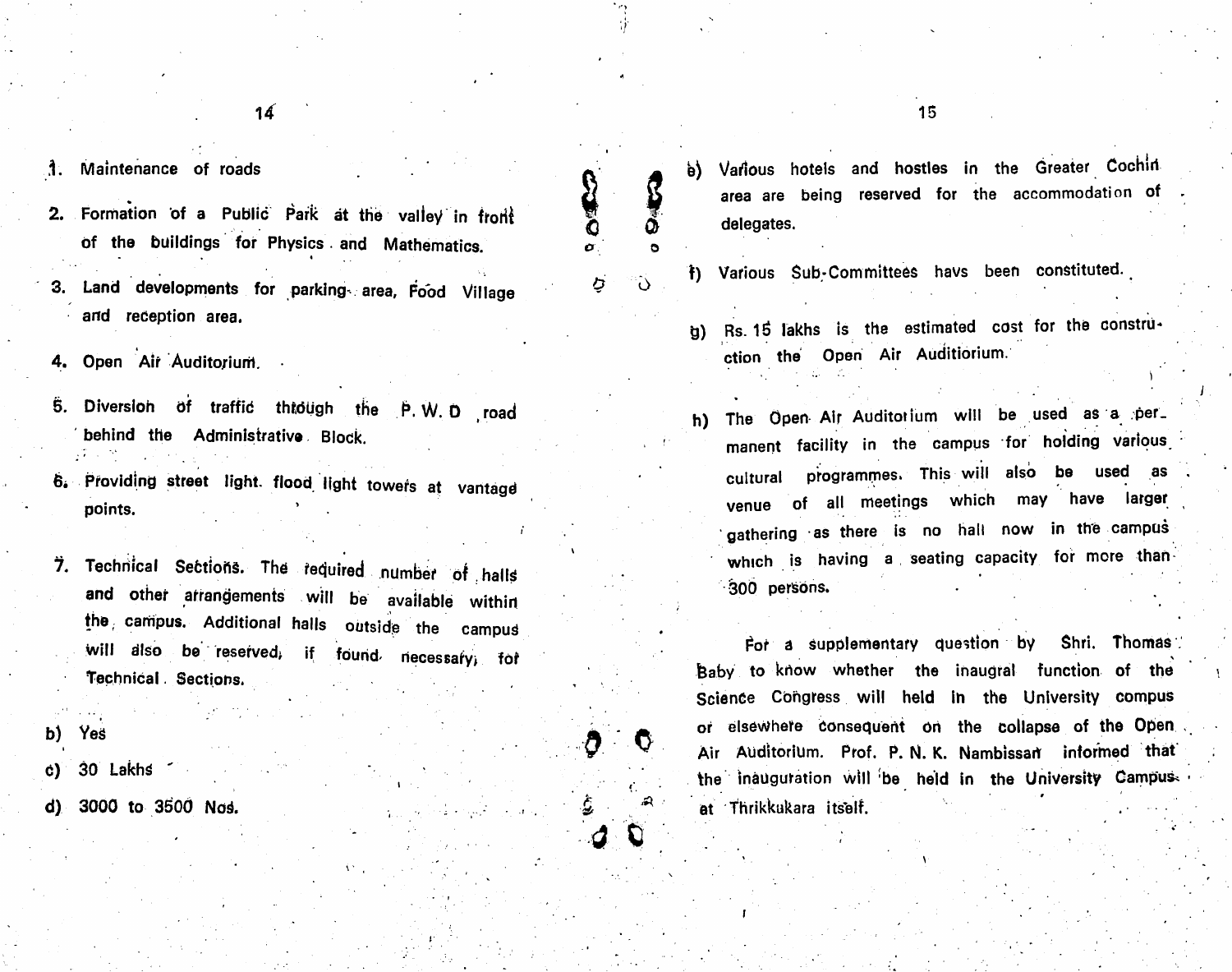The chairman sought wholehearted co-operation and support to all members of the University community for the successful conduct of the Science Congress.

n

Ô

0.

Ô

Ð

ഈ **യ്യണിവേഴ°സിററിയിൽ സയൻസ°** കോൺഗ്ര സ°്നടത്തുന്ന വിവരം തന്നെപോലുള്ള സെന**റ**ംഗങ്ങ**യ**് ഇക്കാര<sub>്യ</sub>ം മൻ<u>ക</u>ട്ടി<sup>;</sup> പത്രദ്വാരയാണ° അറിഞ്ഞതെന്ന**ം.** ഭരണാധികാരിതളടെ അറിയിക്കാതിരുന്നതു<sup>ം</sup> തങ്ങളെ . കുററകരമായ അനാസ്ഥയാണെന്നും ശ്രീ മമ്മു പരാതിപ്പെട്ടം

വലിയ ഒരു സമ്മേളനം ഈ സർവ്വകലാ ഇത്ര ശാലയിൽ നടത്തുന്നതിനാൽ അതിൻെറ വിവിധ വശ ങ്ങളെ*ക്ക*റിച്ച<sup>ം</sup> ചർച്ച ചെയ്യാൻ ഒരു സ<sup>ം</sup>പെഷൽ സെന ററ° മീററിംഗ° തന്നെ വിളിച്ച കൂടേണ്ടതായിരുന്നവെന്ന**°** ശ്രീ സുലൈമാൻ ഖാലിദ<sup>്ര</sup> പറഞ്ഞു.

The Chairman said as follows:

The invitation to host the 77the Session of Indian Science Cogress came sometime in November 1988 just before the Madural Science Congress. This was immediately reported in the Syndicate of the University A team of observers were also sent to Madural to get

16

For another supplementary question by Prof. P. Madhavan Pillai to know how much would be the estimated expenditure for the conduct of the Science Congress, and of the source of this money. Shri. Thiruvanchoor Radhakrishnan said that a preliminary estimate of Rs. 55 lakhs had been drawn up, and a good amount of this will be expected as grants from various Central Government Agencies and State Government. Also contributions from research and industrial establishments, Universities etc. are expected.

Regarding finance, the University has requested special assistance / donation from University Grants Commission, Department of Science and Technology and other Departments of Central Goverment, various research/industrial establishments, Universities etc. The State Government is also requested to make substantial contribution. The various committees are approaching requted companies / institutions for sponsoring various items required for the conduct of the conference. An initial estimate of Rs. 55 lakhs was made earlier. This has been reduced to Rs. 34 lakhs rupees now.

 $17$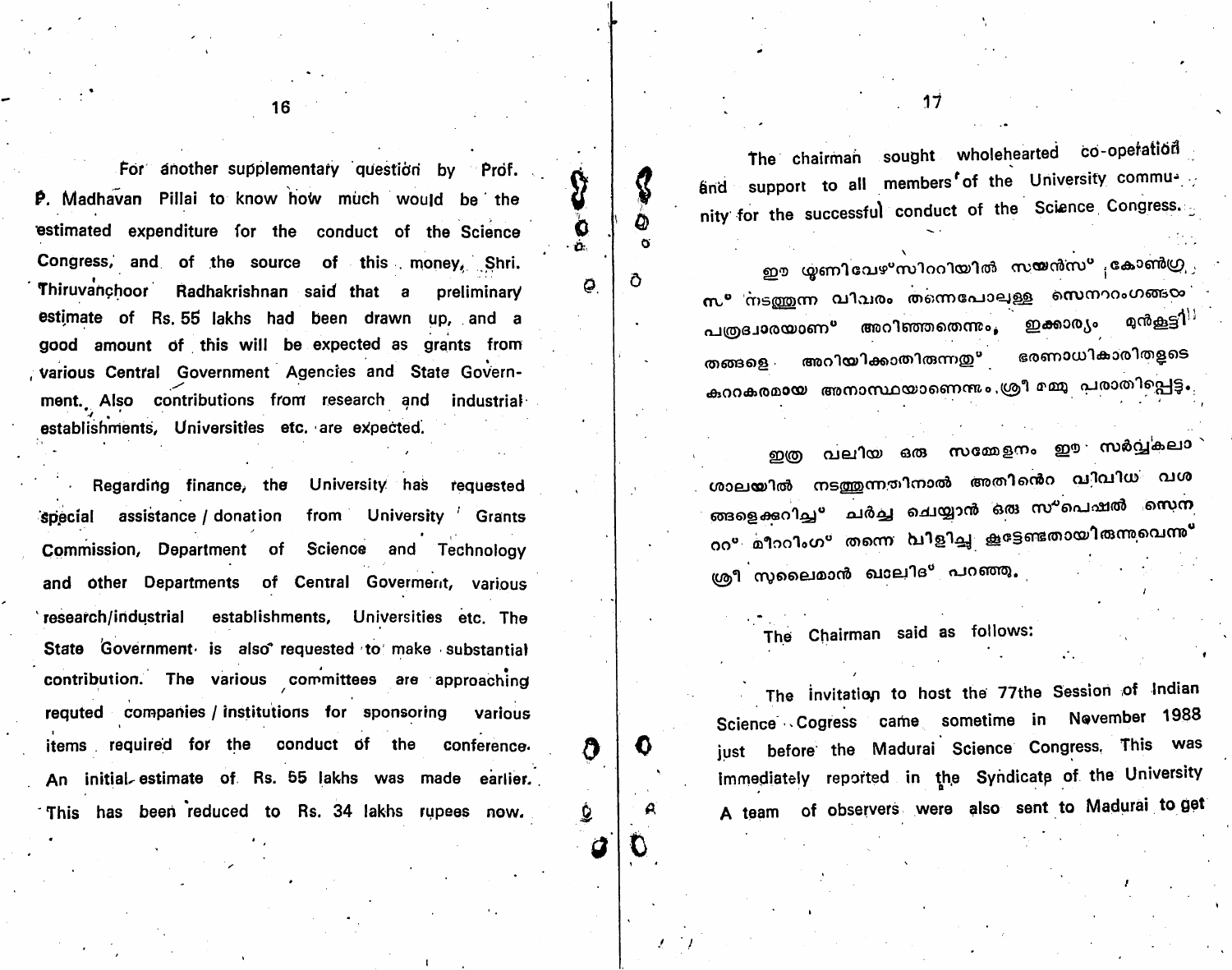themselves acquainted with the modalities of the conduct of the Congress. Several committees were also set up to look into the details. About 3000:3500 scientists are expected to participate in this prestigious

IIJ. BUSINESS BROUGHT FORWARD. BY THE CHANCELLOR AND THE SYNDICATE VICE

congress.

Senate held on 30 September, 1989.

 $\overline{ }$ No exceptions to the correctness, of the mlnutesof the meeting of the' Senate held on 30-91989 have been received from the members. Therefore the minutes was confirmed.

URGENT RESOLUTIONS GIVEN NOTICE OF BY MEMBERS

The Chairman then took up the following mbtion maved by Df. K. P. Balakfishnan, and seconded by Dr. K. Babu Joseph. urgent

**1** move that the House be odjourned to discuss the ssion was on the matters concerning the Hunger Strike staged in  $\mathcal{Q} \longrightarrow$ 

tront of the University Administrative Building by Teachers of this University".

M

 $\bullet$   $\bullet$ 

g

ÿ

a 0

p' o

 $\bm{G}$ 

<sup>V</sup> .

The Chairman "said that the syndicate of the, University is of very strong view that the UGC scales of pay should be implemented as early as possible to the teachers, and the Syndicate of the University at its last meeting passed, a resolution urging the State Government to expedit implementation of the same. confirmation of the minutes of the meeting of the meeting of the minutes of the minutes of the minutes of the meeting of the minutes of the meeting of the minutes of the meeting of the minutes of the minutes of the meeting House is not necessary.

> Another urgent resolution which reads as follows was moved by Shri v. r. M3rakkar and seconded by Dr. P. R. Wilson:

"This meeting resolves to constitute a Sub-Committee of the Senate to enquire into the matters relating to the cancellation of the Test conducted by the University for the selection of Assistant Grade II".

0 0 The Chairman said that already a one-man. Commission was appointed by the Syndicate, and he has - compietqd the enquiry and submitted his report on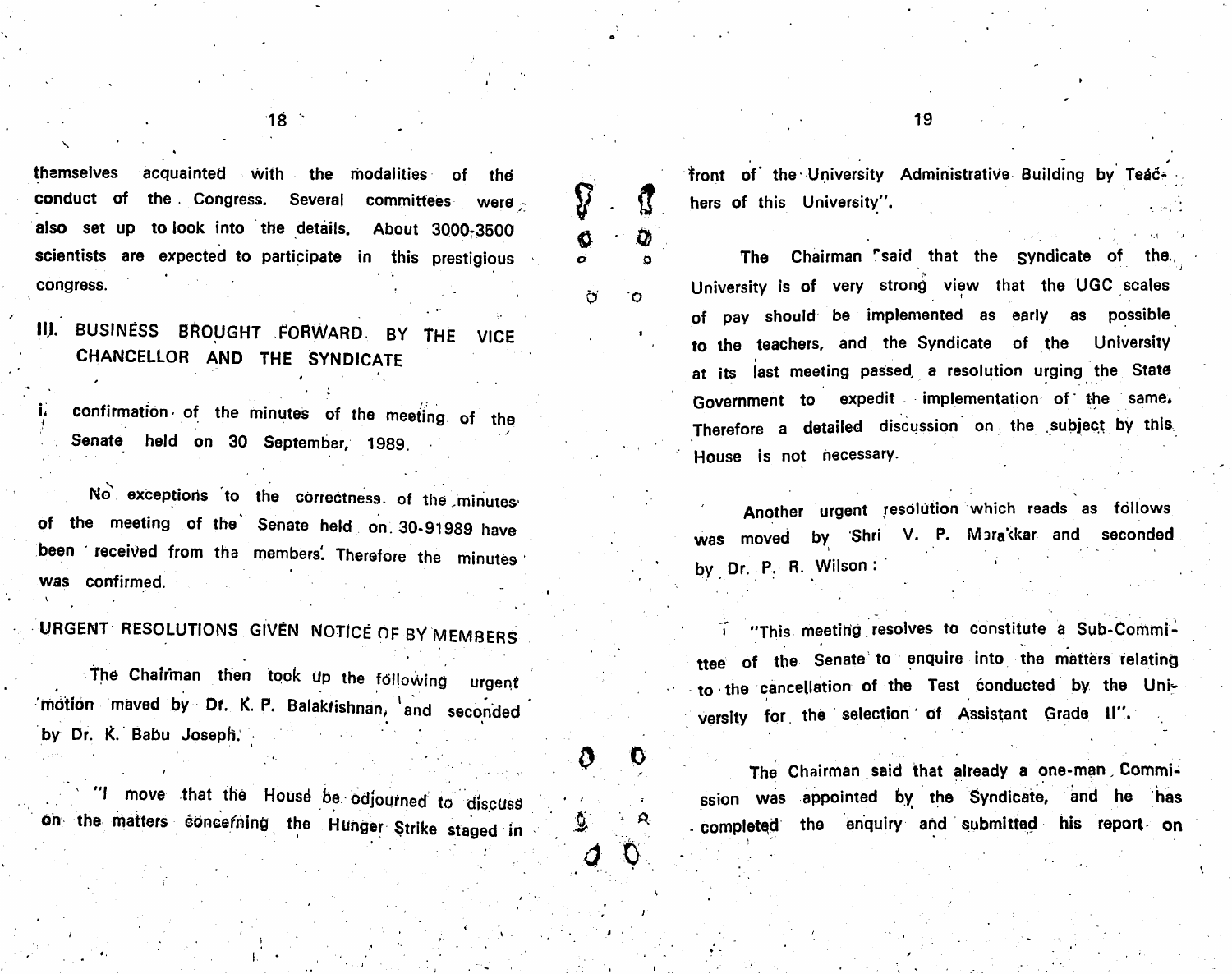matter, and this report will be the placed before the Syndicate soon. Hence there is no need for constituting a sub-Committee of this Housefor the same purpose.

The resolution was disallowed.

Another urgent motion without notice was moved by Shri. C. P. Mammu, seconded by Shri. Sulaiman Khalid which reads as follows:-

## പ്രദേയം

ഇൻഡ്യൻ സയൻസ° കോൺഗ്രസ്സിൻെറ ഉദ°ഘാടന വേളയിൽ പ്രധാനമ[ന്തി ശ്രീ വി. പി. സിംഗിനെ ( സ്വീകരിക്കാന്ള്ള വേദിയായി തുക്കാക്കര യ്യണിവേഴ<sub>്</sub>സി രറി കാമ്പസിൽ പണിത്കൊണ്ടിതന്ന ഓഡിറേറാറിയം 10.1.90 ൽ തകർന്നവീണ ദുരന്തസംഭവത്തിൽ ,ഈ യോഗം ഉൽകണ്ഠ രേഖപ്പെടുത്തുകയും പ്രസ°തുത ഓഡി റേറാറിയത്തിനെ നിർമ്മാണിനെ എല്ലാ ഘടകങളം ൭**๛**൭൮൳<del></del>൬ഁഀഀഩ൴൦൲ഀ഻൜ൎഋഩഁ൚ഽഁ൴഻൮ഀഀ൛൸഻൘൞ഺൕഀ൳൳഻൜൶൚ ്രത്തോടെ ഒ**ത്ര ജുഡീഷ്യൽ എൻക**ചയറി നടത്തുന്നതിന<sup>്</sup>

ഗവൺമെ്നറിനോട് ആവശ്യപ്പെടാൻ, സിൻഡിക്കേററിനോട് അഭ്യത്ഥിക്കുന്നം

ß

Ô.

iα

δ

Ø,

Ο

 $\boldsymbol{\sigma}$ 

 $\mathbf{a}$ 

Ô

 $\circ$ 

 $\mathcal{O}$ 

അവതാരകൻപസി; പി, മമ്മ

അൻവാദകൻ-സുപൈമാൻ ഖാലീദ്

This resolution was not allowed to be discussed by the Chairman telling that the Syndicate of the University has already requested the State Government to institute an enquiry into the matter, by a judicial officer not below, the rank of a sitting judge of the High Court.

Shri V. P. Marakkar moved another motion without hotice which reads as follows:

"This meeting of the Senate notes that an enquiry has been instituted by the University to enquire Into the incidence of slapping of the pro-Vice-Chancellor by an employee on 19.10.1989, whil he was performing his duties in his chambers and resolves to fequest the Syndicate to take necessary steps for the speedy conduct of the enduiry with a view to bring out the facts and to punish the miscreant if found guilty."

**GEOCUTO** 

ഈ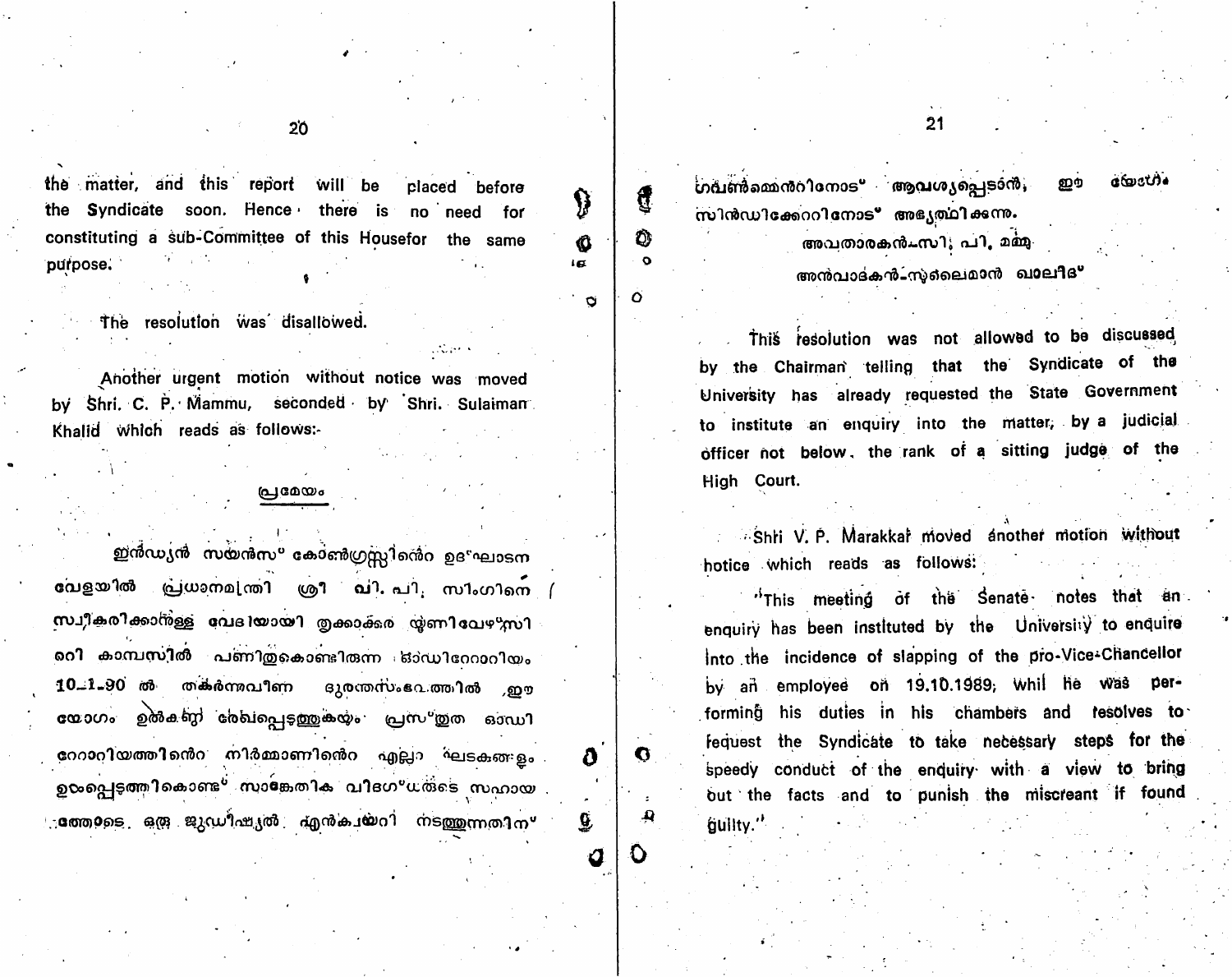$\widetilde{\Omega}$ 

Ø

 $\mathbf{a}$ 

Ó

₫

 $\mathbf 0$ 

 $\Omega$ 

 $\Omega$ 

Ô

Ō

ʻ9.

 $\bm{O}$ 

This was seconded by Dr. P. R. Wilson.

The Chairman said that an enquiry has already been ordered in the matter, and the person who has been appointed as Enquiry Officer has been requested to conduct the enquiry as expeditiously as possible and to submit the report. The resolution was carried.

Another resolution which reads as follows was moved by Dr. Jacob Chacko, and seconded by Dr. A. K. Menon de la component de la proponent de la proponent de la proponent de la proponent de la proponent de

"I move that the Senate resolves to request the Syndicate to take hecessary steps to increase the number of University Research Followships and the quota of U.G.C. Rescarch Fellowships for this University."

Moving the resolution Dr. Jacob Chacko said that . It is high time that steps should be taken to increase the number of University Research Fellowships and the quota of U. G. C. Fellowships. The proportion of increase In the number of fellowships is very small compared to the increase in rhe number of research students

Wörking in various departments of the University. Active research is being carried out by our brilliant students in various departments on thrust areas, and many are working without any fellowship. It is students therefore absolutely necessary that all research students be provided with fellowships to boost the research activities.

Dr. K. P. Balakrishnan, Dr. A. K. Menon and Dr. P. Madhavan Pillai supported the resoluvation.

The Chairman said that the matter of increasing the number of fellowships was discussed at length at the meetings of the Syndicate held recently. The University is too eager to do everything possible in the matter. The Syndicate at its meeting held on 15.1.90 resolved to award personal fellowships to all the research students who are on the rolls of the University as on the 1.1.1990. with effect from 1.4.1990.

sion to award fellowships to all the research scholars is a good one. However he expressed the fear that it will add to the academic interests of the University.

Dr. K. G. Nair expressed the view that the deci-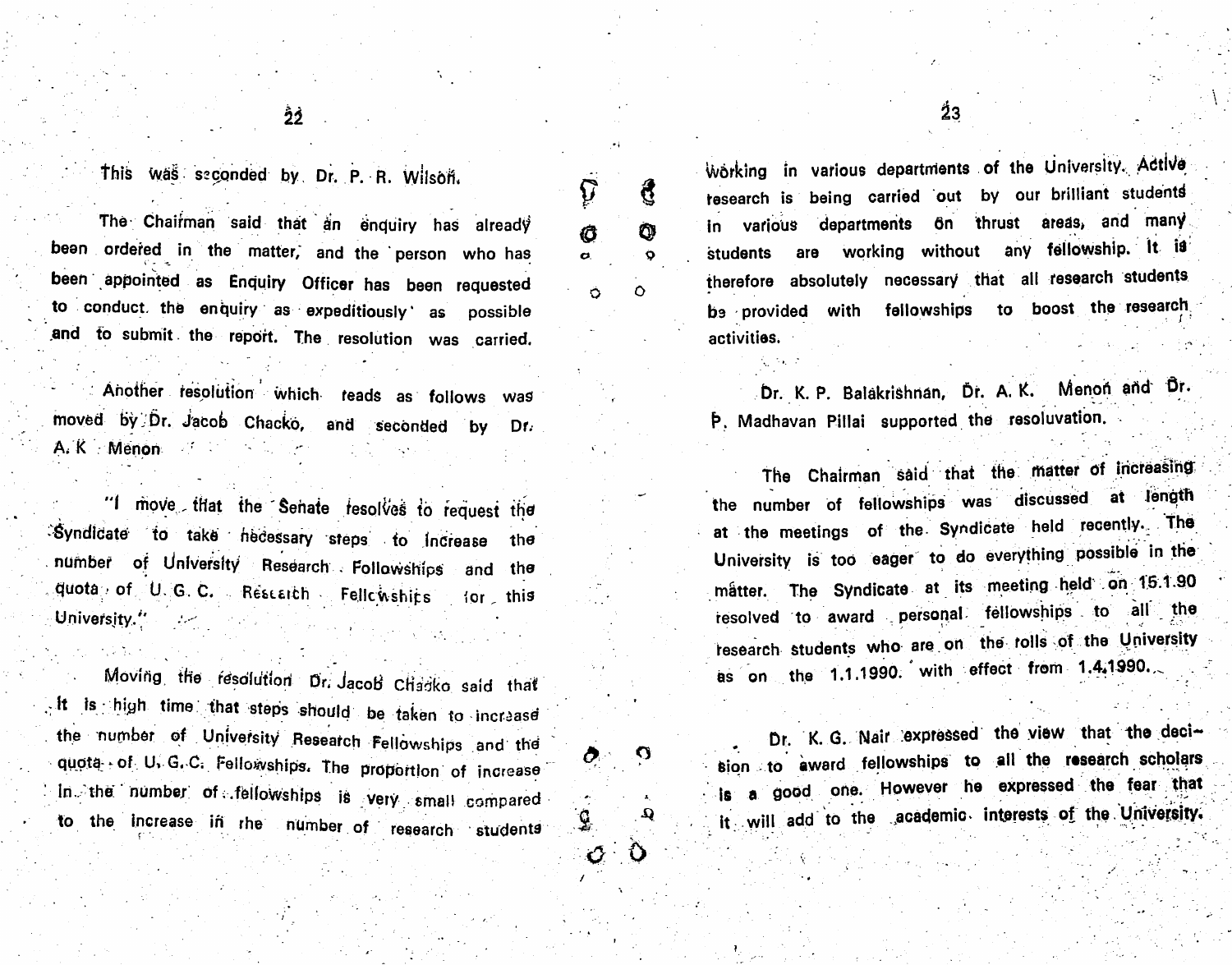$25$ 

The resolution was carried.

Another urgent motion was moved by Shri. Sulaiman Khalid which read as follows.-

24

"This meeting notes that an enquiry has been instituted by the University to enquire into the indident of slapping of the Pro-Vice-Chancellor by an employee on 19.10.1989, while he was performing his duties in his Chamber and resolves to request the Syndicate to take necessary steps for the speedy conduct of the enquiry with a view to bring out the facts and punish the miscreant if found guilty."

This was seconded by Shri, C. P. Mammu.

The Chairman said that this resolution is more of less on the same lince of another resolution which has been passed by this House, and hence need not be accepted.

The Chairman then said that he has received another urgent resolution moved by Shri. Thomas Baby and seconded by Shri. K. Mohanachandran "to request the Syndicate that an appropriate governmental agency should be entrusted to enquire into the construction work undertaken by the University during the last one year, instead of a sub-committee of the Syndicate."

The Chairman said that as already the sub-committee of the Syndicate has been constituted for the purpose, it is only proper that this committee conducts a detailed enquiry into the matter. Therefore the resolution is disallowed.

IV. RESOLUTIONS GIVEN NOTICE OF BY MEMBERS:

### ശ്രീ കെ. മോഹനചന്ദ്രൻ

 $\mathbf{b}$ 

Ю

Ö

Q

O

 $\circ$ 

O

 $\Omega$ 

O

Ø

 $\mathbf{G}$ 

Ġ

 $\circ$ 

<sup>ະເ</sup>കൊച്ചി സവ്വകലാശാലയുടെ കണ്ടിന്യയിംഗ° എഡ്യ ക്കേഷൻ വിഭാഗം മെച്ചപ്പെടഞ്ഞാൻ 4.7.87 ലെ സിൻഡി ക്കേററ° തീരുമാനം എത്രയം വേഗം നടപ്പിലാക്കണമെന്ന° ഈ യോഗം സിൻസിക്കേററിനോട് അഭ്യർത്ഥിക്കുന്നു."

കണ്ടിനൃയിംഗ<sup>ം</sup> എഡ്യക്കേഷൻ വിഭാഗം **തുടങ്ങി** യത° വളരെയേറെ ശ്രപ്പേതീക്ഷകളോടെയായിരുന്നു. മൃന്നു വളരെ പ്രധാനപ്പെട്ട കോഴ°സുകഠം ആദ്യം നടത്തിയിരുന്നു വളരെയധികം ആളക**ം**ക്ക<sup>ം</sup> പ്രയോജനം കിട്ടന്ന തര ത്തിലുള്ളവയായിരുന്നു ഈ കോഴ°സുക്കം. സർവ്വകലാശാല ക്ക° വളരെ സാമ്പത്തിക ലാഭമണ്ടായിരുന്ന ഒരു പഠന